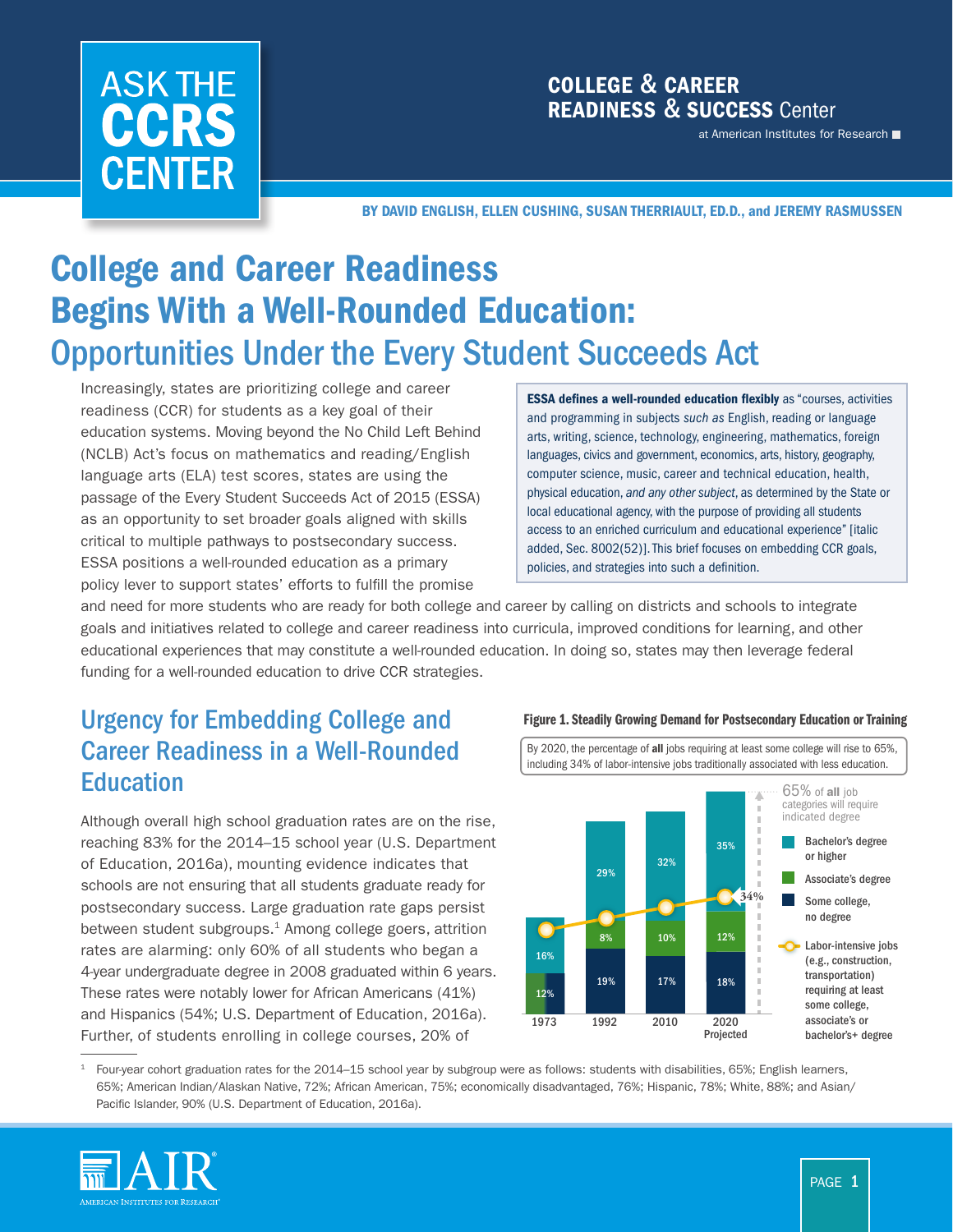

freshmen entering 4-year institutions and 52% entering 2-year institutions required remedial coursework. These remediation efforts cost \$3 billion per year across federal, state, and local levels (Bailey, 2009; Complete College America, 2012). With at least some postsecondary training or education being prerequisite for approximately two thirds of future jobs (Figure 1; Carnevale, Smith, & Strohl, 2010, 2013), these outcomes raise challenging questions regarding the meaningfulness of a high school diploma.

Concerns about graduates' postsecondary readiness—whether college bound or not—also are reflected in employers' ongoing reports of difficulties finding workers who possess cross-cutting skills (i.e., employability skills), such as critical thinking, collaboration, and digital literacy (Lippman, Ryberg, Carney, & Moore, 2015; Manpower Group, 2016), that are transferable across the job market as well as field-specific skills that are needed in the fastest growing job markets. For example, job growth in science, technology, engineering, and mathematics (STEM) occupation categories continues to outpace almost every other sector (26% projected growth from 2010 to 2020, second only to health care [Carnevale et al., 2013]), but employers report that jobs in the STEM-related fields of information technology, engineering, accounting, and finance are among those hardest to fill (Manpower Group, 2016).<sup>2</sup>

Under ESSA, states and districts have an opportunity to reverse these trends by reshaping their efforts to ensure that a diploma signifies being college and career ready. Figure 2 provides a framework for operationalizing state CCR definitions through three closely interrelated policy areas: a well-rounded education, multiple-measure accountability, and purposeful assessment (English, Rasmussen, Cushing, & Therriault, 2016). Of foremost importance is the need for states and districts to integrate the academic and nonacademic goals of their CCR definitions into enriched, accelerated curricula; improved conditions for learning; and other educational experiences that may constitute a well-rounded education under ESSA. Because a well-rounded education must be promoted for all students under ESSA, it is a primary lever for ensuring equal opportunity to attain college and career readiness.

# Defining a Well-Rounded Education

ESSA requires that states (Sec. 4101), districts [Sec. 1112(a)(1)], and schools [Sec. 1114 (b)-(d)] describe how they will support a well-rounded education in their Title I and Title IV plans through strategies addressing equitable access to related resources, educator capacity building, and/or improvement efforts in low-performing schools (see "Funding College and Career Readiness Through Well-Rounded Education Resources" on page 8). The law, however, does not *prescribe* the components of a well-rounded education. States and districts can work together, informed by examples within the ESSA statute and guidance, to develop their own definitions of a well-rounded education and should consider the following components for a definition that strongly promotes college and career readiness:

- **E** Alignment with systemwide CCR expectations, as articulated through a state CCR definition as well as content standards, high school graduation requirements, remediation-free college entrance requirements, and industry certification requirements;
- **Employment-focused content** aligned with the needs of employers that prioritizes STEM and career and technical education (CTE) courses as well as employability skills transferable across all careers, such as critical thinking, collaboration, and digital literacy;

<sup>&</sup>lt;sup>2</sup> Ninety-five percent of STEM jobs will require at least some postsecondary training by 2020 (Carnevale et al., 2013).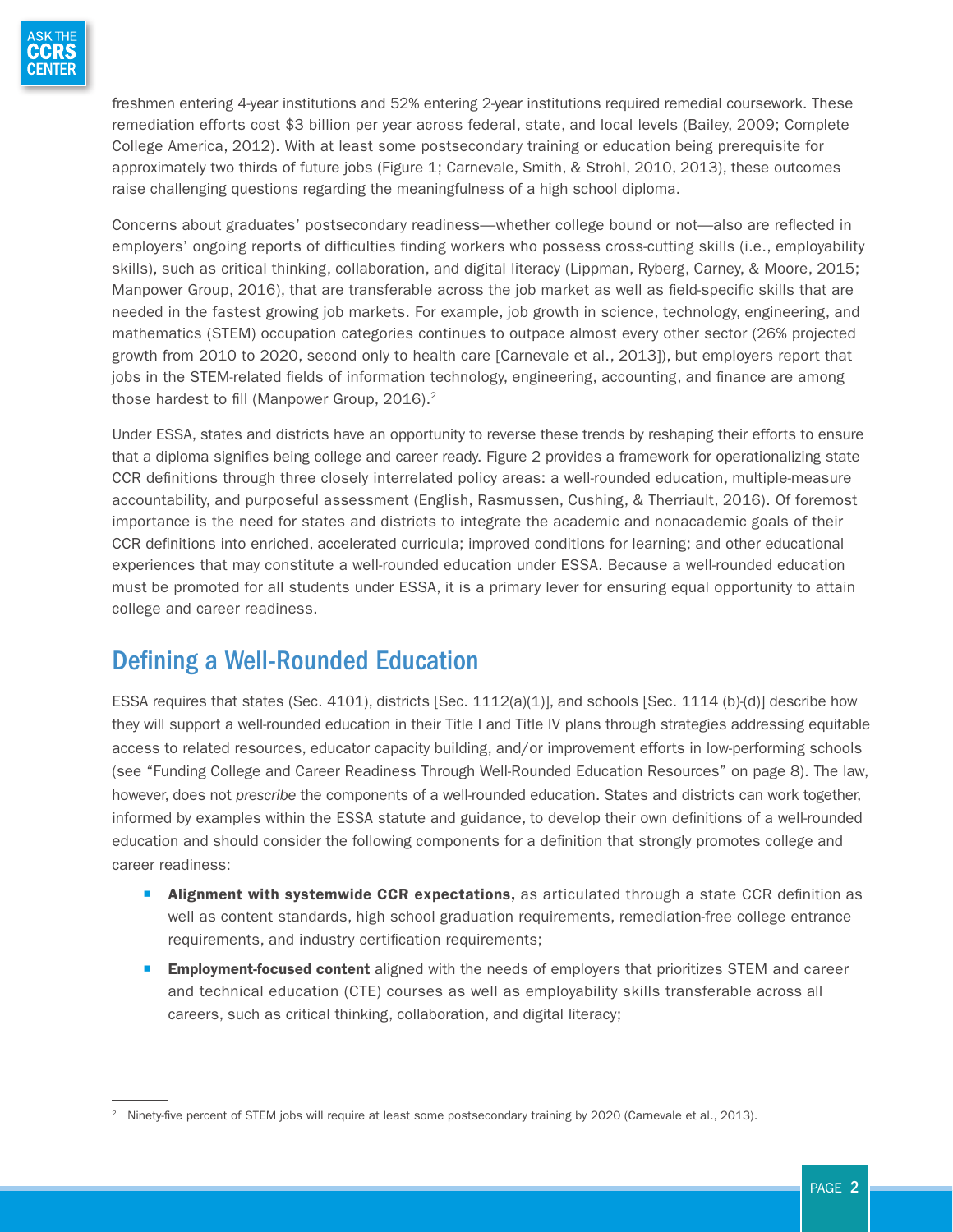

- Rigorous academic course taking built on a foundation of early learning that includes intense mathematics and reading/ELA course sequences in high school and access to advanced coursework, including Advanced Placement/International Baccalaureate (AP/IB) and dual/concurrent enrollment coursework; and
- Work-based learning experiences inside and outside the classroom that connect classroom learning, students' interests, skills, goals, and career possibilities along a continuum of activities that includes career awareness, exploration, preparation, and training.





### Alignment With Systemwide College and Career Readiness Expectations

Establishing a coherent definition for CCR at the student level is a foundational step that should precede defining a well-rounded education. At least 36 states have CCR definitions that describe the knowledge, skills, and experiences that students must have to be ready for college and career (Mishkind, 2014).

Figure 3 calls on states to align a well-rounded education with all systemwide academic and nonacademic expectations for learning. While a well-rounded education describes the broad curricular expectations for college and career readiness, content standards, including academic, CTE, and social-emotional standards, describe expectations for depth of knowledge. High school graduation requirements, requirements for entrance to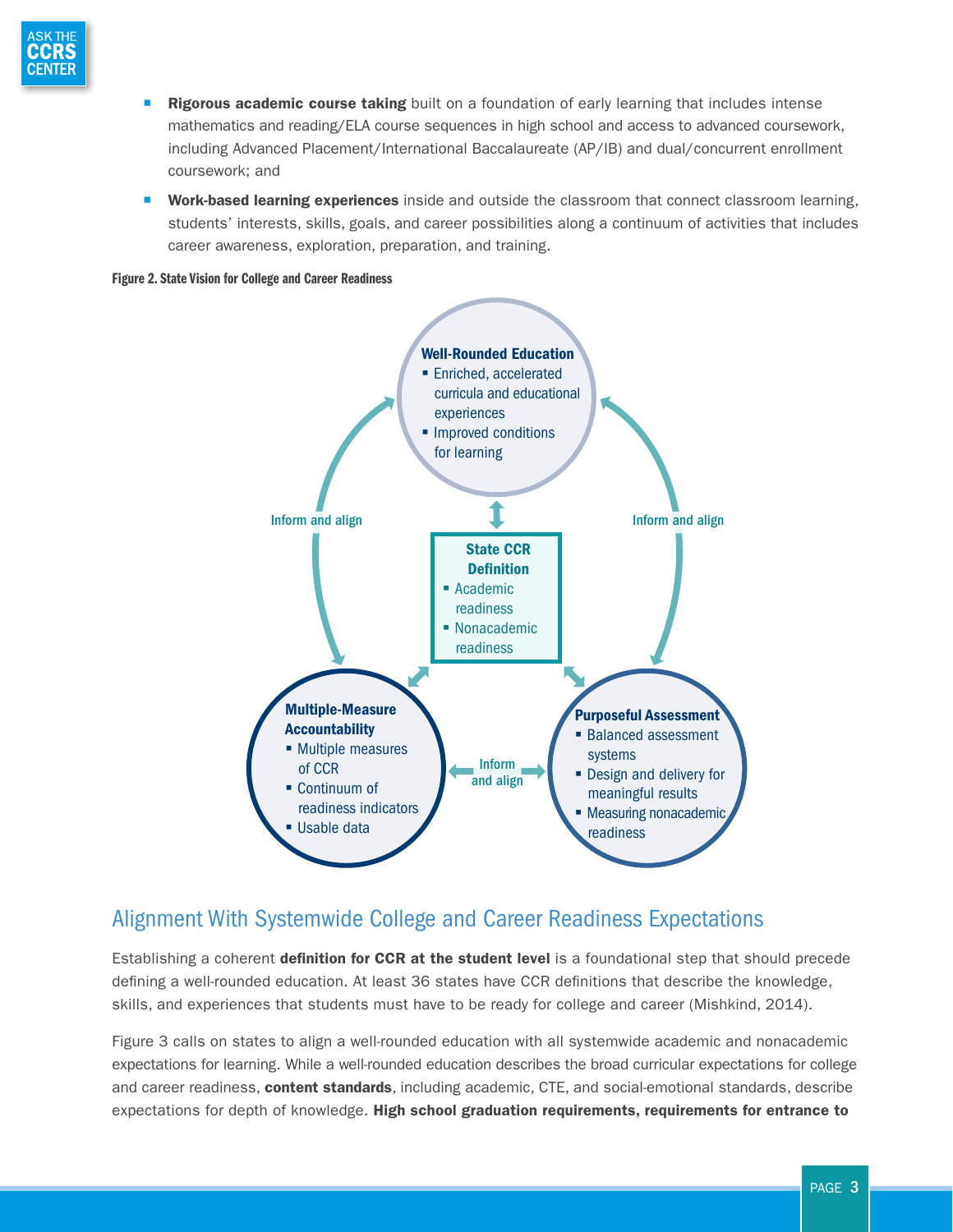

postsecondary education without remediation, and industry certification requirements all interact to describe expected course and training sequences or pathways as well as minimum achievement expectations for CCR. All these policies should ultimately support a state's CCR definition. ESSA provides an opportunity for states and districts to align expectations across each element in Figure 3.



#### Figure 3. Alignment of Learning Expectations to Support State College and Career Readiness Definition

### Employment-Focused Content

A robust definition of a well-rounded education can support states' efforts to operationalize learning expectations that go beyond the past focus on ELA and mathematics proficiency to address the needs of employers by including the attainment of employability skills and CTE and STEM mastery.

Research and employer reports have clearly established those **employability skills** that are valued in postsecondary education and transferable across jobs (Carnevale et al., 2013; Durlak, Weissberg, Dymnicki, Taylor, & Schellinger, 2011; Lippman et al., 2015; National Association of Colleges and Employers, 2016). The Office of Career, Technical, and Adult Education's employability skills framework groups such skills into *effective* 

*relationships,* which includes social-emotional learning; *workplace skills,* such as technology use, information use, and systems thinking; and *applied knowledge*  (see Figure 4). In a recent national survey, employers shared that having both field- or content-specific knowledge as well as a broad range of these cross-cutting skills is important for students' long-term career success: 93% of employers agreed that "a candidate's demonstrated capacity to think critically, communicate clearly, and solve complex problems is more important than their undergraduate major" (Hart Research Associates, 2013).

The ESSA statute is consistent with what employers are reporting: it identifies collaboration [Sec. 4012(3)(E)], relationship building [Sec. 4108(5)(C)(iv)], and peer interaction [Sec. 2103(b)(3)(I)(iv)] as important student competencies. Recent federal guidance also encourages the inclusion of intrapersonal and interpersonal skills as components of a well-rounded education (U.S. Department of Education, 2016b).

Figure 4. Employability Skills Framework (Office of Career, Technical, and Adult Education, 2016)

#### Effective Relationships

- $\blacksquare$  Interpersonal skills
- **Personal qualities**

#### Workplace Skills

- Resource management
- **·** Information use
- Communication skills
- $\blacksquare$  Systems thinking
- Technology use

#### Applied Knowledge

- Applied academics
- Critical thinking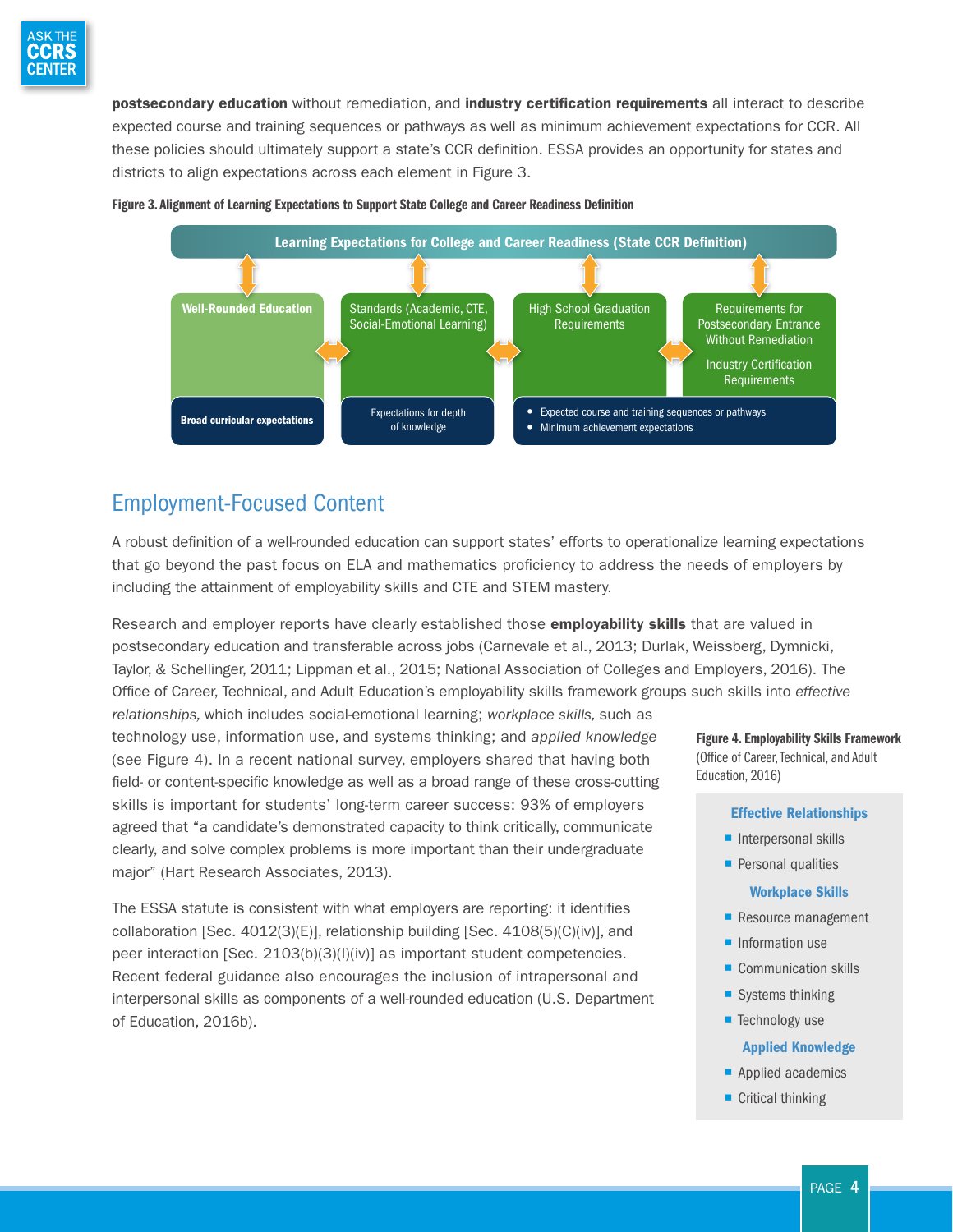

Social-emotional health and preparedness also is contingent on adequate conditions for learning, including a positive school climate, parental engagement, and mental health supports. It is important, therefore, that policymakers consider how social-emotional learning curricula and conditions for learning work together to ensure social-emotional health while continuing to focus on the hard skills that the labor market demands (see Figure 5).

#### Figure 5. Employability Skills and Conditions for Student Learning

Employability skills include the personal qualities and interpersonal skills that drive effective relationships. Research has clearly established that improving conditions for learning promotes these social-emotional traits. In one of the most comprehensive literature reviews, Thapa, Cohen, Guffy, and Higgins-D'Allesandro (2013) connected school climate and other conditions for learning to a wide range of emotional and mental health outcomes related to employability skills, including healthy relationships and self-esteem. Federal guidance states that "a safe and healthy school that addresses the social and emotional well-being of their adults and students is also part of a well-rounded education" (U.S. Department of Education, 2016b). Title I states, districts, and schools are each required to include improvements to conditions for learning in their state plans. Some of the examples embedded in ESSA include the following:

- $\blacksquare$  Integrated systems of family and student support\*
- Reduction of aversive and exclusionary disciplinary processes<sup>\*</sup>
- Bullying and harassment prevention\*
- $\blacksquare$  Ensuring the educational stability of children who are homeless and those in foster care\*
- Schoolwide positive behavioral interventions and supports\*
- Drug and violence prevention activities
- School-based mental health services
- Dropout counseling and prevention programs
- Abuse awareness and prevention programs

\*Required supports for Title I state, district, or school-level plans.

Technical and other field-specific skills resulting from CTE coursework and certifications are one such area of high demand, yet employers continue to cite a lack of technical certification as a leading reason for not filling jobs (Manpower, 2015). Rigorous studies have demonstrated the positive impact of CTE coursework participation on graduation rates and employment after high school (Castellano, Sundell, Overman, Richardson, & Stone III, 2014; Kemple & Snipes, 2000). It is encouraging then that ESSA promotes a prominent role for CTE in a well-rounded education through its requirement for states to align CTE and academic content standards and its supports for increasing student enrollment in CTE coursework and integrating CTE content into academic instructional practices (Secs. 1003A, 1112, 1114, 1115, 1401, 4101, and 4201). Targeted funding also is available for educator training to support successful student transitions to postsecondary education and jobs aligned with regional workforce needs [Sec. 2101(c)(4)(B)(xviii)].<sup>3</sup> By including CTE pathways that culminate in job placement in a well-rounded education, states will strengthen the viability of postsecondary success for the large percentage of graduates whose goals do not require college attendance.<sup>4</sup>

Employers also report a persistent unmet demand for graduates prepared for STEM-related fields (Manpower, 2014, 2015, 2016), yet **STEM course offerings** are lacking in many of the nation's schools: only 75% of high schools with the highest populations of African-American and Hispanic students offer Algebra II courses, and only 63% of all high schools offer physics courses (Achieve, 2014). Increasing access to "STEM + computer science" coursework is stressed throughout ESSA [Secs. 2103, 2245, and 4205]. Highlighting its importance to many career and technical pathways, the statute also promotes the integration of STEM content with other subjects and programming, including field-based learning opportunities [(Sec. 4107(a)(3)]. Federal guidance

<sup>&</sup>lt;sup>3</sup> CTE also might be an important area for alignment between a well-rounded education and accountability systems. Twenty-six states currently include measures of participation or performance in CTE or experiential learning among their criteria for school accountability determinations (Martin, Sagrad, & Batel, 2016).

<sup>4</sup> For comprehensive guidance on developing career pathways for students, see *[Designing a Career Pathways System: A Framework for](http://www.ccrscenter.org/implementation-tools/career-pathways-modules/engaging-stakeholders-and-defining-goals)  [State Educational Agencies](http://www.ccrscenter.org/implementation-tools/career-pathways-modules/engaging-stakeholders-and-defining-goals)* (College and Career Readiness and Success Center, 2016).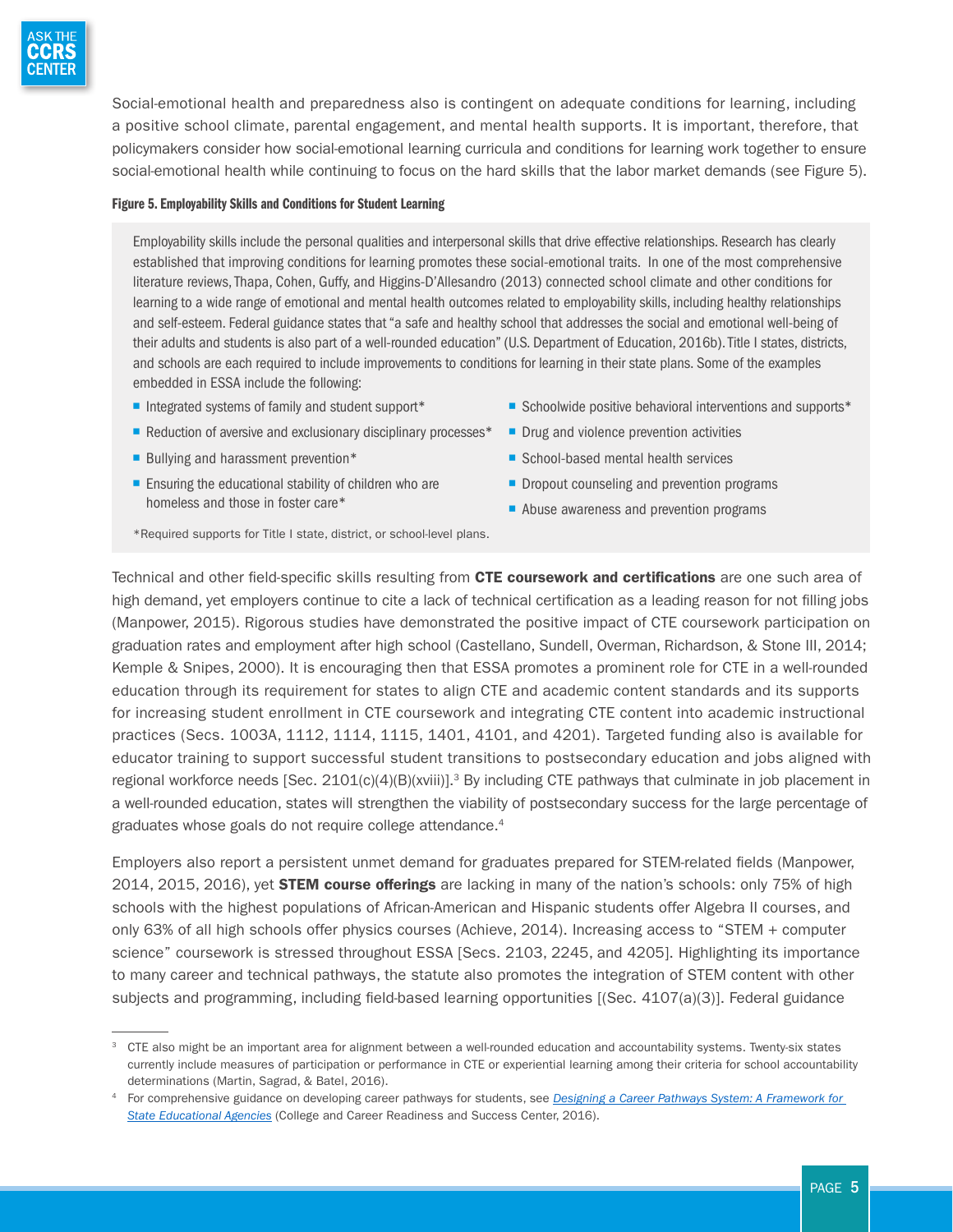

suggests additional ways to incorporate STEM in a well-rounded education beyond the traditional school day, including mathematics competitions, specialty schools, and extended learning time (U.S. Department of Education, 2016b). States also might leverage ESSA to align assessment efforts with STEM initiatives. The statute, for example, encourages the use of federal funds to integrate engineering content into statewide science assessments [Sec. 1201(a)(2)(G)].

### Rigorous Academic Course Taking

A well-rounded education that prepares students for college and career should include the opportunity for all students to participate in rigorous course sequences, including comprehensive mathematics and reading/ ELA sequences in high school as well as advanced coursework, including AP/IB and dual/concurrent enrollment coursework. Such opportunities are culminating academic milestones along a developmentally appropriate educational path that should begin with early learning.

Just 7 states and the District of Columbia require completion of a rigorous sequence of core coursework in high school for college and career readiness—3 years of mathematics and 4 years of reading/ ELA courses—to receive a regular diploma (Achieve, 2016).

For example, we know that many students from disadvantaged subgroups are already academically behind their peers when they start kindergarten (García, 2015). These slow starts reverberate far into the future: children

who participate in early learning are more likely to succeed in elementary school, graduate from high school, and attend 4-year colleges (Campbell, Ramey, Pungello, Sparling, & Miller-Johnson, 2002; Magnuson, Meyers, Rhum, & Waldfogel, 2004; Schweinhart et al., 2005). Early literacy scaffolds all other skills: children who cannot read at grade level by the fourth grade are likely to become our least-skilled, lowest-income citizens (Annie E. Casey Foundation, 2010).<sup>5</sup> Yet many children are denied prekindergarten opportunities because of a lack of programs, prohibitive costs, or waiting lists (New America Foundation, 2017). Federal guidance states the collective responsibility simply: "...a well-rounded education begins with early learning...." (U.S. Department of Education, 2016b).

A strong early learning foundation is the first step of many toward ensuring that students are ultimately prepared to take a *rigorous sequence of core courses* in high school, such as 4 years of ELA/reading and 3 years of mathematics.<sup>6</sup> Such course-taking sequences are among the strongest predictors of success in college (Adelman, 1999, 2006). Timely completion of Algebra I is particularly related to college success and career earnings (Adelman, 1999, 2006; Finkelstein & Fong, 2008; Rose & Betts, 2004).

Despite the importance of meeting these foundational benchmarks for college and career readiness, just seven states and the District of Columbia require completion of a rigorous sequence of core academic courses to receive a regular diploma. Fourteen other states default students to a CCR course sequence for graduation but allow them to opt out of it. Thirteen additional states offer CCR course sequences that students must opt into. Sixteen states fail to offer a sequence of courses that ensure mastery of mathematics and ELA/reading at the CCR level upon graduation (Achieve, 2016).

<sup>5</sup> For additional strategies for embedding early learning into a well-rounded education, see *[Non-Regulatory Guidance: Early Learning in the](https://www2.ed.gov/policy/elsec/leg/essa/essaelguidance11717.pdf)  [Every Student Succeeds Act: Expanding Opportunities to Support Our Youngest Learners](https://www2.ed.gov/policy/elsec/leg/essa/essaelguidance11717.pdf)* (U.S. Department of Education, 2017).

<sup>&</sup>lt;sup>6</sup> This particular sequence of courses has been identified as supporting mastery of those mathematics and reading/ELA standards that enable a student to enter college without remedial course taking (Achieve, 2016).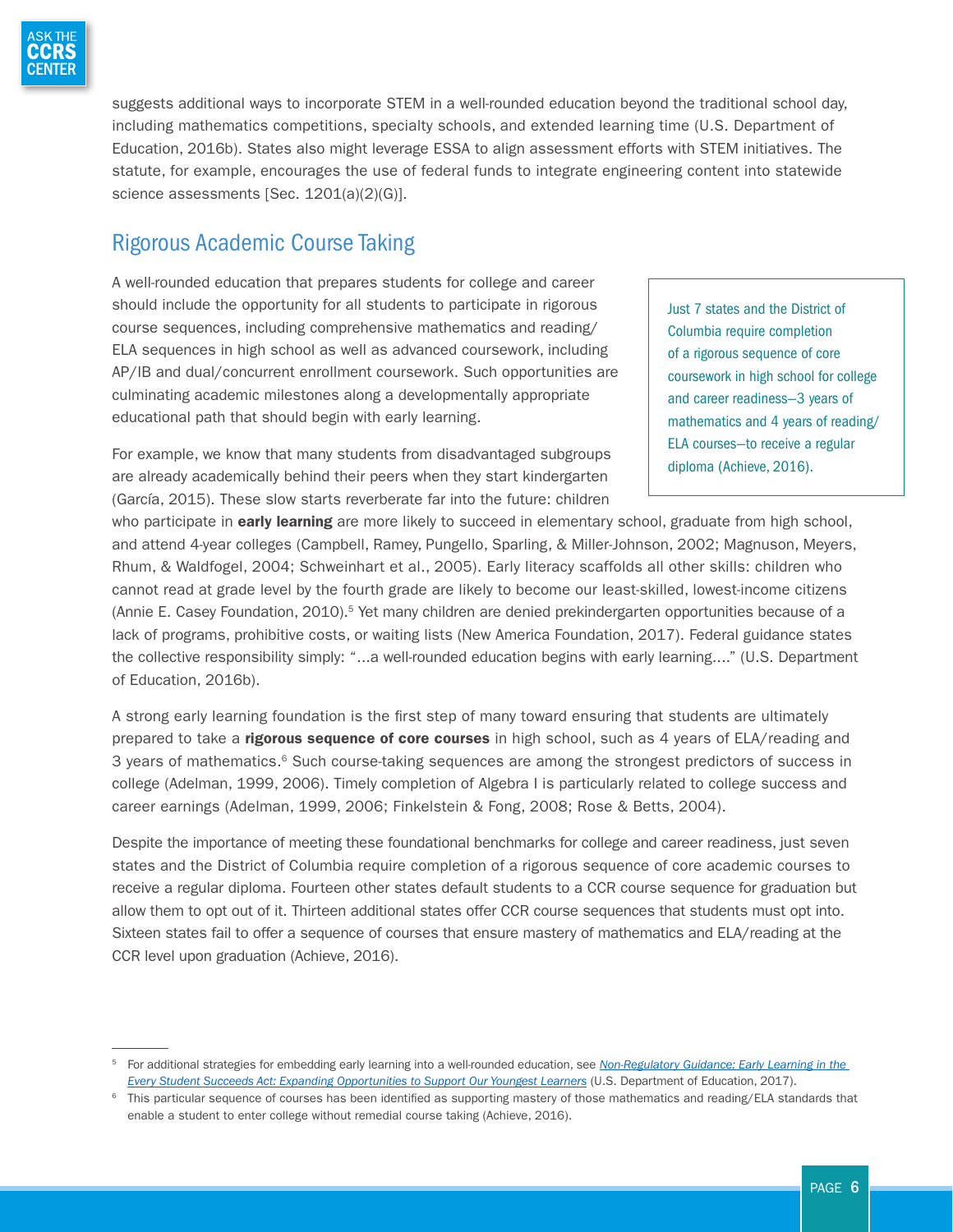AP/IB coursework and tests provide students with opportunities to acclimate to college-level expectations. Various researchers have concluded that scoring a 3 or more on AP exams and a 4 or more on IB exams is a meaningful predictor of persistence in college (Nagaoka, Roderick, & Coca, 2009; Wiley, Wyatt, & Camara, 2010). ESSA prominently positions such accelerated coursework as a part of a well-rounded education and provides many funding opportunities to develop, implement, and promote participation in AP/IB coursework to ensure access for all students (Secs. 1003A, 1114, 2101, and 4101; U.S. Department of Education, 2016b).

Early college and dual/concurrent enrollment coursework are additional accelerated learning options under a well-rounded education. "Gold standard" research, as identified by the U.S. Department of Education, shows that students taking college-level courses in high school are more likely to be successful in their postsecondary pursuits. In one study, early college students across all subgroups were more likely to enroll in and complete college (Berger, Turk-Bicakci, Garet, Knudson, & Hoshen, 2014). Dual/concurrent enrollment coursework in high school has been shown to have a positive impact on 4-year college enrollment and persistence (D'Amico, Morgan, Robertson, & Rivers, 2010; Hughes, Karp, Bunting, & Friedel, 2005; Wyatt, Patterson, & Di Giacimo, 2015).

Many states also have recognized the importance of aligning accountability with rigorous student course taking. Twenty-two states include AP/IB or dual/concurrent enrollment coursework participation or performance in annual school performance determinations. California measures the number of students taking a course sequence aligned with the entrance requirements to its public universities. Early literacy is a prominent factor in Ohio's accountability system, and several states include algebra participation or proficiency by Grade 9 in their systems (Martin et al., 2016).

### Continuum of Work-Based Learning Experiences

Employers value students' participation in work-based learning experiences outside the classroom, where rising graduates have the opportunity to practice, develop, and demonstrate workplace competencies (Hart Research Associates, 2013; National Association of Colleges and Employers, 2016). Programs that culminate in internship and apprenticeship experiences can create a pool of skilled and motivated employees whom employers may hire with greater confidence and train at lower costs (National Academy Foundation, 2016). For students, work-based learning experiences, both inside and outside the school, that promote career awareness, exploration, preparation, and training help them make connections between classroom learning, their own interests and strengths, and career possibilities. These activities begin as early as preschool and can be considered along a continuum of learning experiences that become increasingly individualized as students clarify their goals approaching graduation (see Figure 6, adapted from Linked Learning Alliance, 2012). By including these learning opportunities in a well-rounded education, states, districts, and schools can directly align curricula with viable career paths.<sup>7</sup>



#### Figure 6. Continuum of Work-Based Learning Experiences

<sup>7</sup> Two states, Georgia and Connecticut, currently include participation in work-based learning experiences outside the classroom in their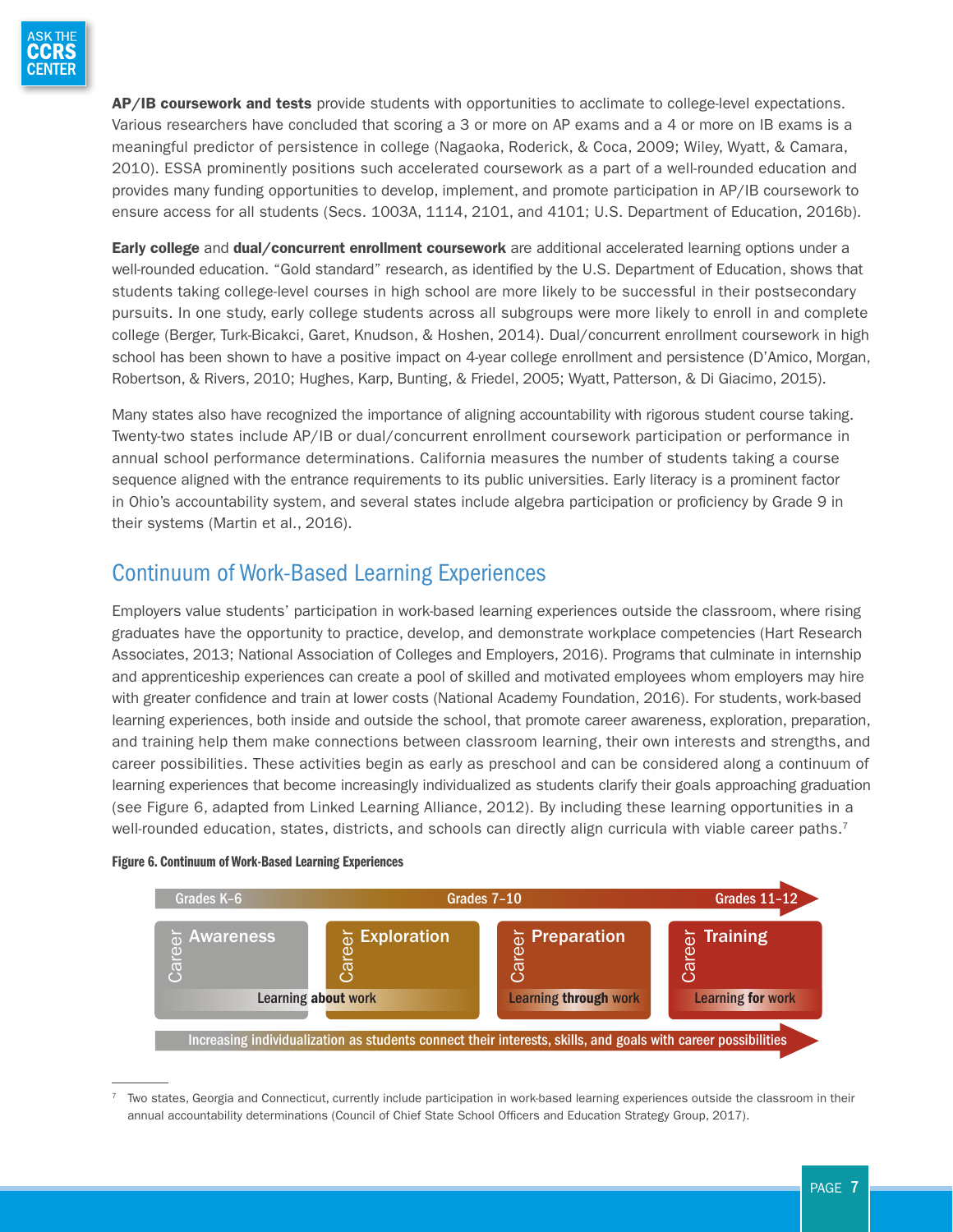

Career awareness begins in the earlier grades and helps young students begin to understand the role of work in their communities and their own career options. Field trips to places of work, visits by parents to classrooms to discuss their work, library-based activities, and project-based learning in the classroom can all promote career awareness in students.

Through **career exploration**, students begin to learn about the particular skills associated with career paths and how they connect to their own strengths, through activities such as job shadowing and career fairs. As described in Title IV guidance, "A well-rounded education starts with...opportunities that make time for *exploration* and.... helps students make important *connections* among their studies, their curiosities, their passions, and the skills they need to become critical thinkers and productive members of society" (italic added; U.S. Department of Education, 2016b). Career aptitude and interest assessments also can help make these connections. ESSA explicitly supports the inclusion of exploration activities, based on labor market needs, including career counseling, as part of a well-rounded education [Secs.  $1112(b)(10)(B)$  and  $4107(a)(3)(A)$ ].

As early as Grade 9, there may be increased focus on **career preparation** through mastering particular career readiness skills. Students may participate in part-time jobs, service learning, project collaborations with businesses, or other applied school activities that support employability skills, with some emphasis on collaboration and problem solving in the workplace. ESSA encourages districts to include, in their applications for Title I funds, supports for incorporating experiential learning opportunities that align with in-demand occupations into academic and CTE programming [Sec. 1112(b)(12(A)]. Entities also are encouraged to use Title II funds [Sec. 2103(b)(3)(O)] and Title IV funds [Sec. 4203(a)(14)(A)(iii)] to support career preparation activities.

The continuum culminates with **career training** opportunities, such as internships and apprenticeships, typically between Grades 11 and 12. These experiences directly prepare students for employment by prioritizing the development of specific, applied workplace skills through sustained collaboration with industry professionals in activities that have consequences outside the classroom (Linked Learning Alliance, 2012). Federal guidance explicitly notes that well-rounded education resources may support such internships and other field-based experiences (U.S. Department of Education, 2016b).

# Funding College and Career Readiness Through Well-Rounded Education Resources

ESSA requires that state, district, and school plans for Title I or Title IV funding describe how they will support a well-rounded education. When states embed CCR principles into their plans in the various ways discussed previously, states may leverage ESSA funding for a well-rounded education to support their overall CCR strategies.

Two factors influence how states might use funds that promote a well-rounded education to support college and career readiness (see Figure 7):

- Whether a program's funds may be used to directly support equitable access to related resources or must be used to build the capacity of educators
- Whether funds supporting equitable resource access may be used across all public schools or must target low-performing schools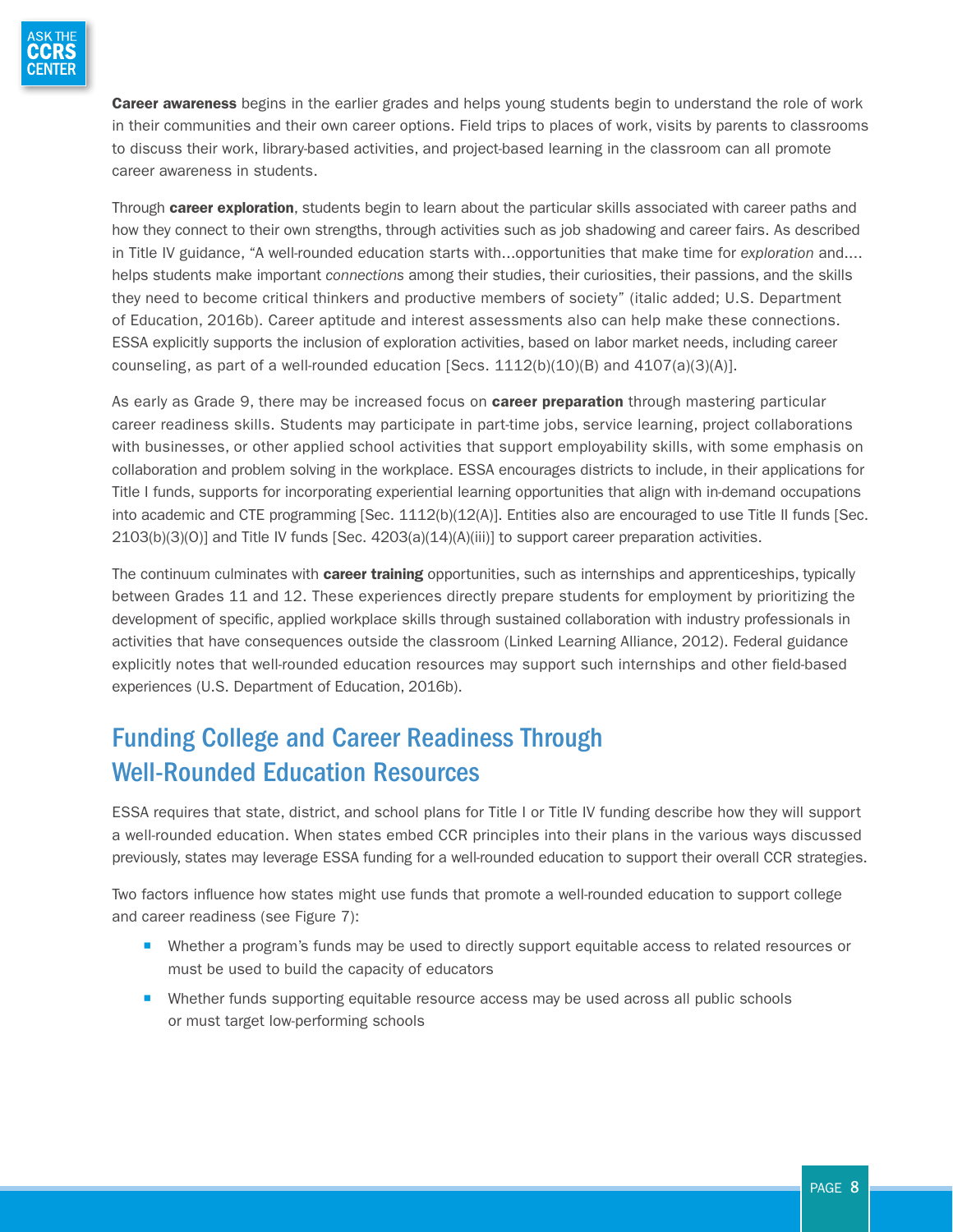

#### Figure 7. Funding Levers to Support College and Career Readiness Through a Well-rounded Education

|                                                                                                                                                                                                                                                                                                                                                                                                                                                                                                                                                                             | <b>Supporting All Public Schools</b>                                                                                                                                                                                                                                                                                                                                                                                                                                                                                                                                                                                                                                                                                                                                 |                                                                                                                                                                                                                                                                                                                                                                                                                                                                        | <b>Supporting</b><br><b>Low-Performing Schools</b>                                                                                                                                                                                                                                                                                                                                                                                                                                                                                                                                                                        |
|-----------------------------------------------------------------------------------------------------------------------------------------------------------------------------------------------------------------------------------------------------------------------------------------------------------------------------------------------------------------------------------------------------------------------------------------------------------------------------------------------------------------------------------------------------------------------------|----------------------------------------------------------------------------------------------------------------------------------------------------------------------------------------------------------------------------------------------------------------------------------------------------------------------------------------------------------------------------------------------------------------------------------------------------------------------------------------------------------------------------------------------------------------------------------------------------------------------------------------------------------------------------------------------------------------------------------------------------------------------|------------------------------------------------------------------------------------------------------------------------------------------------------------------------------------------------------------------------------------------------------------------------------------------------------------------------------------------------------------------------------------------------------------------------------------------------------------------------|---------------------------------------------------------------------------------------------------------------------------------------------------------------------------------------------------------------------------------------------------------------------------------------------------------------------------------------------------------------------------------------------------------------------------------------------------------------------------------------------------------------------------------------------------------------------------------------------------------------------------|
| <b>CCR Components of</b><br>a Well-Rounded<br><b>Education to Receive</b><br><b>Funding Support</b>                                                                                                                                                                                                                                                                                                                                                                                                                                                                         | <b>Direct Support</b><br>for Equitable Access<br>to a Well-Rounded<br><b>Education and</b><br><b>CCR Resources</b>                                                                                                                                                                                                                                                                                                                                                                                                                                                                                                                                                                                                                                                   | <b>Capacity Building</b><br>for All Educators<br>to Support Delivery<br>of a Well-Rounded<br><b>Education</b>                                                                                                                                                                                                                                                                                                                                                          | <b>Funds Prioritized for</b><br><b>Schools Identified for</b><br><b>Comprehensive or</b><br><b>Targeted Supports</b>                                                                                                                                                                                                                                                                                                                                                                                                                                                                                                      |
| <b>Alignment With CCR</b><br><b>Expectations</b><br>• State CCR definition<br>• Content standards<br>• Graduation requirements<br>• College entry<br>requirements<br>• Industry certification<br>requirements<br><b>Employment Focus</b><br>• Employability skills<br>• CTE coursework<br>• STEM coursework<br><b>Rigorous Course Taking</b><br>• Early learning<br>· Rigorous course<br>sequences<br>• Advanced coursework<br><b>Continuum of</b><br><b>Work-Based Learning</b><br>• Career awareness<br>• Career exploration<br>• Career preparation<br>• Career training | Title I, Part A: District and<br>schoolwide program plans<br>must indicate how they<br>will support access to a<br>well-rounded education<br>(targeted assistance<br>schools may do so to<br>support achievement<br>of academic standards).<br>District-level funding<br>may be used to support<br>access to enriched,<br>accelerated curricula;<br>conditions for learning;<br>and other educational<br>experiences that integrate<br>the CCR components<br>described at left.<br>Title IV, Part A: Student<br>Support and Academic<br>Enrichment funds, a key<br>formula grant, must be<br>used to support the<br>following:<br>· Well-rounded education<br>• Improved conditions<br>for learning<br>• Integration of<br>technology into<br>educational strategies | Title II, Part A funding<br>may be used to support<br>educator capacity across<br><b>CCR</b> components<br>including (but not<br>limited to) building<br>capacity to<br>• Teach to the academic<br>and CTE standards<br>• Integrate CTE into<br>other content<br>• Teach and integrate<br><b>STEM</b><br>• Teach advanced<br>coursework<br>• Support employability<br>skills<br>• Provide work-based<br>learning opportunities<br>• Improve conditions<br>for learning | <b>School Improvement</b><br>Funds (Sec. 1003) may<br>be used for any rigorous<br>evidence-based<br>interventions to support<br>a well-rounded education<br>in low-performing<br>schools.<br><b>Direct Student Services</b><br><b>Funds</b> (Sec. 1003A)<br>support the following<br>CCR activities in<br>low-performing schools:<br>• Enrollment in courses<br>"not otherwise<br>available" at a school,<br>including advanced<br>coursework and CTE<br>courses<br>• Participation in AP/IB<br>tests, including waiver<br>of fees<br>• Participation in<br>dual/concurrent<br>enrollment coursework<br>and early college |

### Supporting All Public Schools

Basic Program Funding for Districts (Title I, Part A). Given the continued disparities between the performance of students who are the most disadvantaged and key CCR benchmarks such as high school graduation rate, Title I, Part A funds should be a cornerstone of efforts to ensure equitable access to a well-rounded education and CCR resources. ESSA requires that districts and schools with Title I schoolwide programs describe in their plans how they will support a well-rounded education and encourages them to support equitable access to related resources, such as reviewing and addressing the availability of AP/IB and dual/concurrent enrollment coursework for all students.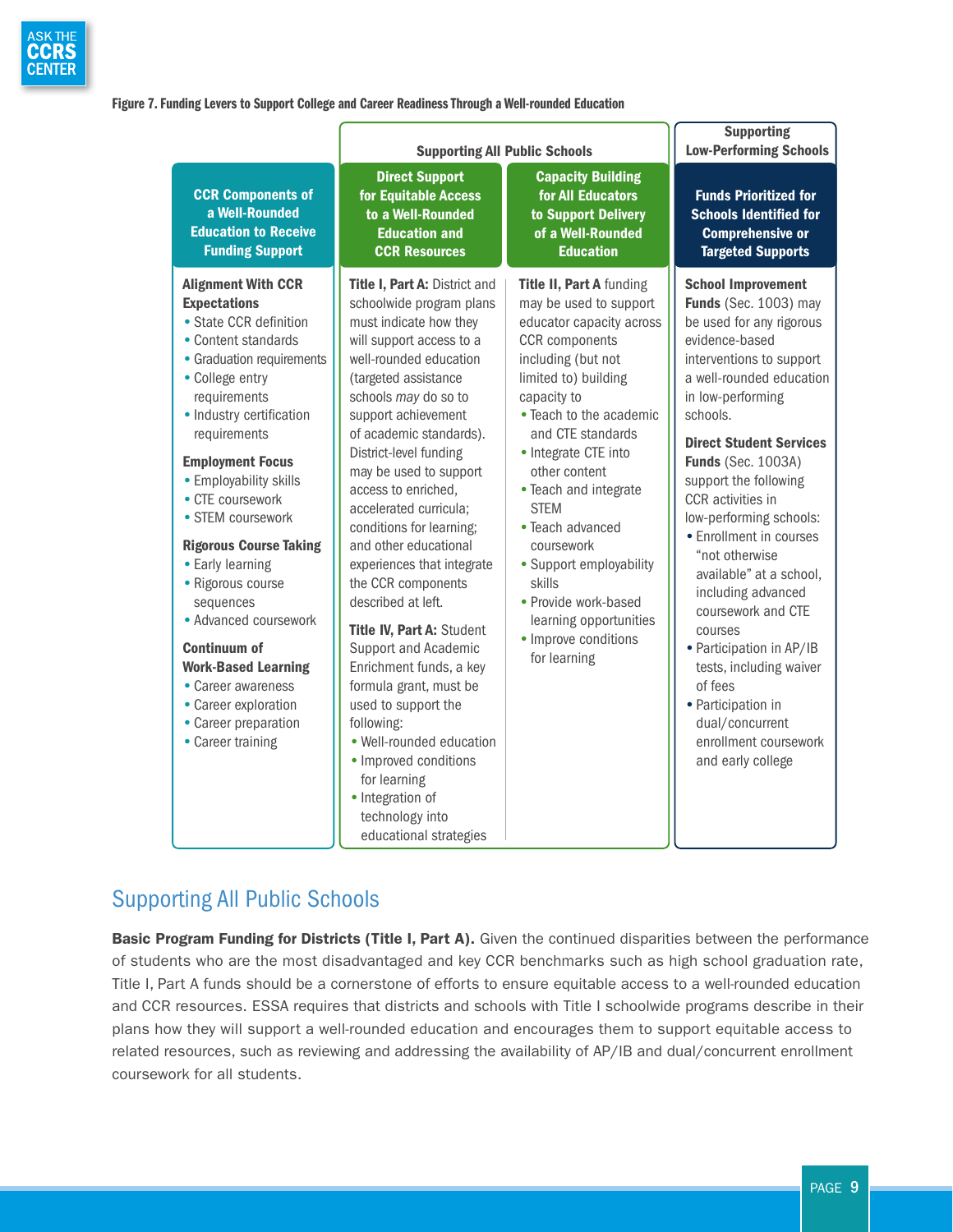

Student Support and Academic Enrichment Grants (Title IV, Part A). In contrast to NCLB's focus on safe and drug-free schools, Title IV under ESSA (i.e., "21st Century Schools") has been significantly revised to fund a much broader range of supports. Student Support and Academic Enrichment Grants under Title IV are an important formula grant that state and district awardees must use to support three key areas: a well-rounded education, improved conditions for learning, and the integration of technology into learning strategies. Entities may use these funds to support access to the CCR-related components of a well-rounded education as described previously.

Supporting Effective Instruction (Title II, Part A). With a \$2.25 billion proposed budget for the 2017–18 school year, Title II funds, designated specifically for recruiting, training, and otherwise supporting educators, can help ensure that a well-rounded education that integrates college and career readiness is delivered effectively in the classroom. Unlike other programs' funds, which may be used for a broad range of activities, Title II funds must target educator capacity building and recruitment. Explicit uses include supporting the delivery of accelerated coursework, CTE, and work-based experiences; helping all students develop the "skills essential for learning readiness and academic success" [Sec. 2103(b)(3)(E)(iv)], which may include employability skills; and supporting conditions for learning, such as understanding when to refer students to mental health services.

## Supporting Low-Performing Schools

School Improvement Funds (Sec. 1003). ESSA provides states and districts with the flexibility to determine interventions in comprehensive and targeted support schools.<sup>8</sup> These funds can be used to drive any rigorous evidence-based interventions meeting ESSA requirements.<sup>9</sup> States therefore have the opportunity to use these funds to support the implementation of research-based CCR strategies that support a well-rounded education, including improved conditions for learning. States might use the [What Works Clearinghouse](https://ies.ed.gov/ncee/wwc/) to help identify appropriate interventions to support college and career readiness and also may refer to various research integrated into the previous discussion.

**Direct Student Services (Sec. 1003A).** Up to 3% of a state's Title I allocation may be designated to support Direct Student Services that must prioritize comprehensive and targeted support schools. ESSA allows these funds to be used for tutoring and public school choice, as under NCLB, but also encourages their use to expand access to courses not otherwise available at a student's school, including advanced coursework and CTE coursework. These funds also may be used for reimbursement of AP/IB test fees and related transportation costs.

<sup>&</sup>lt;sup>8</sup> Comprehensive support schools are those among the lowest 5% of Title I schools across all required accountability indicators, those that fail to graduate one third or more of their students, and Title I schools with chronically underperforming subgroups. Targeted support schools are those with subgroups that would perform, on their own, as poorly as the lowest 5% of schools and schools with consistently underperforming subgroups based on all required indicators.

<sup>9</sup> At least one intervention in each comprehensive support and targeted support school (and all interventions funded by Sec. 1003) must have demonstrated a statistically significant positive impact on student outcomes based on a well-designed and well-implemented experimental (i.e., strong evidence), quasi-experimental (i.e., moderate evidence) or correlational (i.e., promising evidence) study.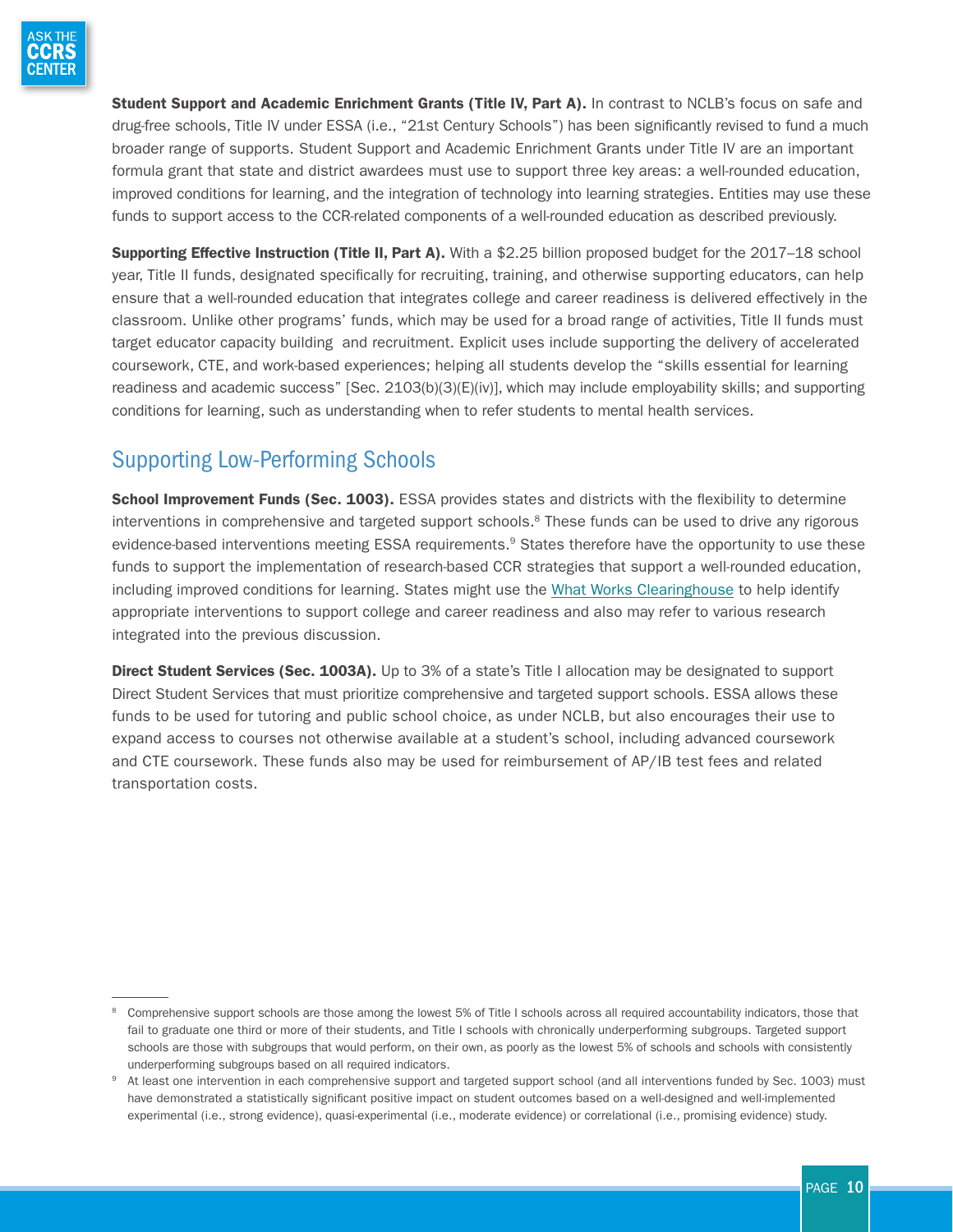

## **Conclusion**

The well-rounded education provisions of ESSA constitute a key leverage point for moving states' visions for college and career readiness forward. States and districts should collaborate to formulate and operationalize a definition of a well-rounded education that incorporates (1) alignment with the state's CCR definition and other systemwide student learning expectations; (2) content focused on supporting future employment for all students; (3) rigorous course taking and advanced coursework, which are strong foundations for college *and* career success; and (4) work-based learning experiences inside and outside the classroom that connect classroom learning, student traits, and career possibilities. Further, accountability systems and assessment systems should be informed by and aligned with the CCR components of a well-rounded education. By thoughtfully aligning such a framework, states can effectively leverage funding for a well-rounded education to drive CCR strategies.

*This brief is the second in a series of CCRS Center briefs discussing how states might leverage ESSA to promote college and career readiness. The introductory brief* Leveraging the Every Student Succeeds Act to Support State Visions for College and Career Readiness *is available [here](http://www.ccrscenter.org/sites/default/files/AskCCRS_LeveragingESSA.pdf).*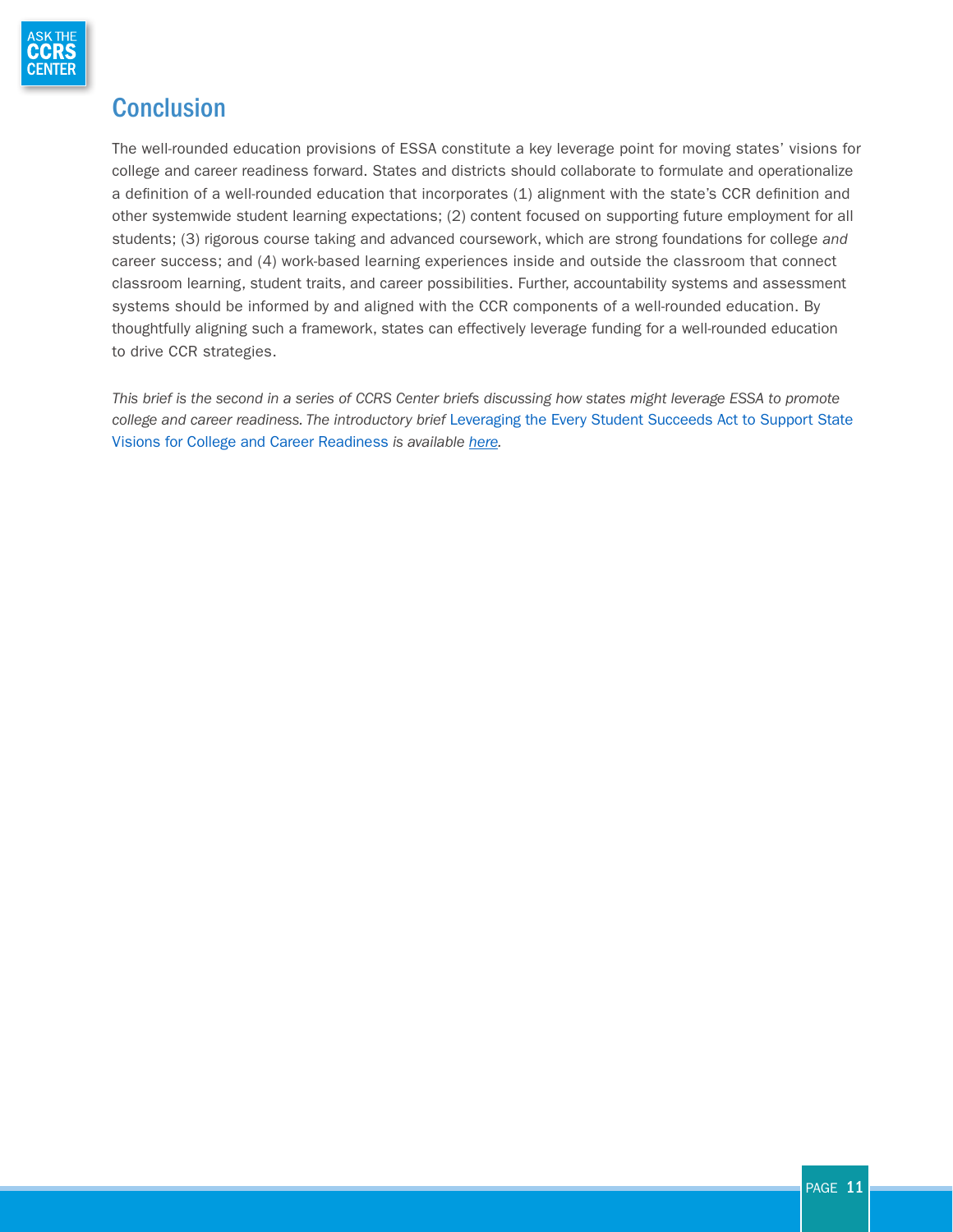

### References

- Achieve Inc. (2014). *Closing the expectations gap.* Washington, DC: Author. Retrieved from [http://www.achieve.](http://www.achieve.org/files/Achieve-ClosingExpectGap2014%20Feb5.pdf) [org/files/Achieve-ClosingExpectGap2014%20Feb5.pdf](http://www.achieve.org/files/Achieve-ClosingExpectGap2014%20Feb5.pdf)
- Achieve Inc. (2016). *How states got their rates: 2015 graduates.* Washington, DC: Author. Retrieved from <http://www.achieve.org/how-the-states-got-their-rates-2015-graduates>
- Adelman, C. (1999). *Answers in the tool box: Academic intensity, attendance patterns, and bachelor's degree attainment.* Washington, DC: U.S. Department of Education.
- Adelman, C. (2006). *The toolbox revisited: Paths to degree completion from high school through college.*  Washington, DC: U.S. Department of Education.
- Annie E. Casey Foundation. (2010). *Early warning! Why reading by the end of third grade matters: KIDS COUNT special report from the Annie E. Casey Foundation.* Baltimore, MD: Author. Retrieved from http://www.aecf.org/m/resourcedoc/AECF-Early\_Warning\_Full\_Report-2010.pdf
- Bailey, T. (2009). Challenge and opportunity: Rethinking the role and function of developmental education in community college. *New Directions for Community Colleges, 145,* 11–30. Retrieved from [http://files.eric.ed.](http://files.eric.ed.gov/fulltext/ED504242.pdf) [gov/fulltext/ED504242.pdf](http://files.eric.ed.gov/fulltext/ED504242.pdf)
- Berger, A., Turk-Bicakci, L., Garet, M., Knudson, J., & Hoshen, G. (2014). *Early college, continued success: Early college initiative impact study.* Washington, DC: American Institutes for Research. Retrieved from [http://www.air.org/sites/default/files/downloads/report/AIR%20ECHSI%20Impact%20Study%20](http://www.air.org/sites/default/files/downloads/report/AIR%20ECHSI%20Impact%20Study%20Report-%20NSC%20Update%2001-14-14.pdf) [Report-%20NSC%20Update%2001-14-14.pdf](http://www.air.org/sites/default/files/downloads/report/AIR%20ECHSI%20Impact%20Study%20Report-%20NSC%20Update%2001-14-14.pdf)
- Campbell, F. A., Ramey, C. T., Pungello, E., Sparling, J., & Miller-Johnson, S. (2002). Early childhood education: Young adult outcomes from the Abecedarian Project. *Applied Developmental Science, 6*(1), 42–57. Retrieved from <https://larrycuban.files.wordpress.com/2011/03/campbell-et-al.pdf>
- Carnevale, A. P., Smith, N., & Strohl, J. (2010). *Help wanted: Projections of jobs and education requirements through 2018.* Washington, DC: Georgetown University, Center on Education and the Workforce, McCourt School of Public Policy. Retrieved from<https://cew.georgetown.edu/cew-reports/help-wanted/>
- Carnevale, A. P., Smith, N., & Strohl, J. (2013). *Recovery: Job growth and education requirements through 2020.* Washington, DC: Georgetown University, Center on Education and the Workforce, McCourt School of Public Policy. Retrieved from [https://cew.georgetown.edu/wp-content/uploads/2014/11/Recovery2020.](https://cew.georgetown.edu/wp-content/uploads/2014/11/Recovery2020.FR_.Web_.pdf) [FR\\_.Web\\_.pdf](https://cew.georgetown.edu/wp-content/uploads/2014/11/Recovery2020.FR_.Web_.pdf)
- Castellano, M., Sundell, K. E., Overman, L. T., Richardson, G. B., & Stone III, J. R. (2014). *Rigorous tests of student outcomes in CTE programs of study: Final report.* Louisville, KY: National Research Center for Career and Technical Education. Retrieved from [http://www.nrccte.org/sites/default/files/publication-files/](http://www.nrccte.org/sites/default/files/publication-files/nrccte_cte_programs_of_study_career_pathways.pdf) nrccte cte programs of study career pathways.pdf
- College and Career Readiness and Success Center. (2016). *Designing a career pathways system: A framework for state education agencies.* Washington, DC: American Institutes for Research, CCRS Center. Retrieved from [http://www.ccrscenter.org/sites/default/files/CareerPathways\\_Chapter1\\_](http://www.ccrscenter.org/sites/default/files/CareerPathways_Chapter1_FacilitatorsGuide.pdf) [FacilitatorsGuide.pdf](http://www.ccrscenter.org/sites/default/files/CareerPathways_Chapter1_FacilitatorsGuide.pdf)
- Complete College America. (2012). *Remediation: Higher education's bridge to nowhere.* Indianapolis, IN: Author. Retrieved from <http://www.completecollege.org/docs/CCA-Remediation-summary.pdf>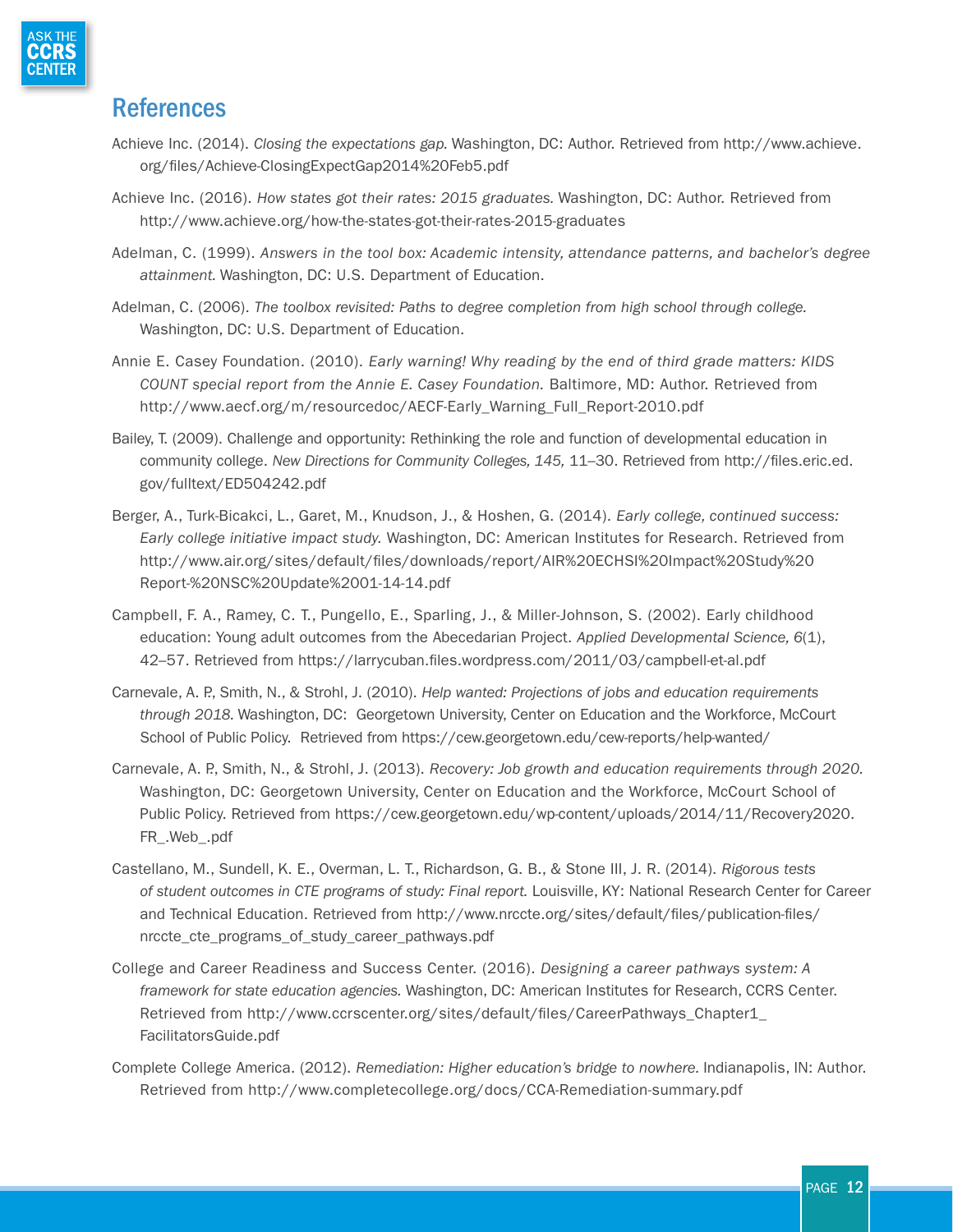

- Council of Chief State School Officers, & Education Strategy Group. (2017). *Destination known: Valuing college and career readiness in state accountability systems.* Washington, DC: Council of Chief State School Officers. Retrieved from<http://www.ccsso.org/Documents/2017/DestinationKnownExecSummary03022017.pdf>
- D'Amico, M. M., Morgan, G. B., Robertson, S., & Rivers H. E. (2010). Dual enrollment variables and college student persistence. *Community College Journal of Research and Practice, 37*(10), 769–779. [https://doi.](https://doi.org/10.1080/10668921003723334) [org/10.1080/10668921003723334](https://doi.org/10.1080/10668921003723334)
- Durlak, J. A., Weissberg, R. P., Dymnicki, A. B., Taylor, R. D., & Schellinger, K. B. (2011). The impact of enhancing students' social and emotional learning: A meta-analysis of school-based universal interventions. *Child Development, 82*(1), 405–432. Retrieved from [https://static1.squarespace.com/](https://static1.squarespace.com/static/513f79f9e4b05ce7b70e9673/t/52e9d8e6e4b001f5c1f6c27d/1391057126694/meta-analysis-child-development.pdf) [static/513f79f9e4b05ce7b70e9673/t/52e9d8e6e4b001f5c1f6c27d/1391057126694/meta](https://static1.squarespace.com/static/513f79f9e4b05ce7b70e9673/t/52e9d8e6e4b001f5c1f6c27d/1391057126694/meta-analysis-child-development.pdf)[analysis-child-development.pdf](https://static1.squarespace.com/static/513f79f9e4b05ce7b70e9673/t/52e9d8e6e4b001f5c1f6c27d/1391057126694/meta-analysis-child-development.pdf)
- English, D., Rasmussen, J., Cushing, E., & Therriault, S. (2016). *Leveraging the Every Student Succeeds Act to support state visions for college and career readiness.* Washington, DC: American Institutes for Research, College and Career Readiness and Success Center. Retrieved from [http://www.ccrscenter.org/sites/](http://www.ccrscenter.org/sites/default/files/AskCCRS_LeveragingESSA.pdf) [default/files/AskCCRS\\_LeveragingESSA.pdf](http://www.ccrscenter.org/sites/default/files/AskCCRS_LeveragingESSA.pdf)
- Every Student Succeeds Act of 2015. Pub. L. 114-95. Retrieved from [http://www.help.senate.gov/imo/media/](http://www.help.senate.gov/imo/media/doc/ESSA%20FINAL%20Conference%20Report.pdf) [doc/ESSA%20FINAL%20Conference%20Report.pdf](http://www.help.senate.gov/imo/media/doc/ESSA%20FINAL%20Conference%20Report.pdf)
- Finkelstein, N. D., & Fong, A. B. (2008). *Course-taking patterns and preparation for postsecondary education in California's public university systems among minority youth* (REL 2008–No. 035). Sacramento, CA: Regional Educational Laboratory West. Retrieved from [https://ies.ed.gov/ncee/edlabs/regions/west/pdf/](https://ies.ed.gov/ncee/edlabs/regions/west/pdf/REL_2008035.pdf) [REL\\_2008035.pdf](https://ies.ed.gov/ncee/edlabs/regions/west/pdf/REL_2008035.pdf)
- García, E. (2015). *Inequalities at the starting gate: Cognitive and noncognitive skills gaps between 2010–2011 kindergarten classmates.* Washington, DC: Economic Policy Institute. Retrieved from [http://www.epi.org/](http://www.epi.org/files/pdf/85032c.pdf) [files/pdf/85032c.pdf](http://www.epi.org/files/pdf/85032c.pdf)
- Hart Research Associates. (2013). *It takes more than a major: Employee priorities for college learning and college success.* Washington, DC: Author. Retrieved from [http://www.aacu.org/sites/default/files/files/](http://www.aacu.org/sites/default/files/files/LEAP/2013_EmployerSurvey.pdf) LEAP/2013 EmployerSurvey.pdf
- Hughes, K. L., Karp, M. M., Bunting, D., & Friedel, J. (2005). Dual enrollment/dual credit: Its role in career pathways. In D. M. Hull (Ed.), *Career pathways: Education with a purpose* (pp. 227–255). New York, NY: Community College Resource Center. Retrieved from [http://ccrc.tc.columbia.edu/media/k2/attachments/](http://ccrc.tc.columbia.edu/media/k2/attachments/dual-enrollment-dual-credit.pdf) [dual-enrollment-dual-credit.pdf](http://ccrc.tc.columbia.edu/media/k2/attachments/dual-enrollment-dual-credit.pdf)
- Kemple, J. J., & Snipes, J. C. (2000). *Career academies: Impacts on students' engagement and performance in high school.* New York, NY: MDRC. Retrieved from [http://www.mdrc.org/sites/default/files/Career\\_](http://www.mdrc.org/sites/default/files/Career_Academies_Impacts_on_Students.pdf) Academies Impacts on Students.pdf
- Linked Learning Alliance. (2012). *Work-based learning in Linked Learning: Definitions, outcomes, and quality criteria.* Sacramento, CA: Author. Retrieved from [http://www.connectedcalifornia.org/direct/files/resources/](http://www.connectedcalifornia.org/direct/files/resources/WBL%20Definitions%20Outcomes%20Criteria_pg_120512_v2.pdf) [WBL%20Definitions%20Outcomes%20Criteria\\_pg\\_120512\\_v2.pdf](http://www.connectedcalifornia.org/direct/files/resources/WBL%20Definitions%20Outcomes%20Criteria_pg_120512_v2.pdf)
- Lippman, L. H., Ryberg, R., Carney, R., & Moore, K. A. (2015). *Workforce connections: Key "soft skills" that foster youth workforce success: Toward a consensus across fields.* Washington, DC: Child Trends. Retrieved from <https://www.childtrends.org/wp-content/uploads/2015/06/2015-24WFCSoftSkills1.pdf>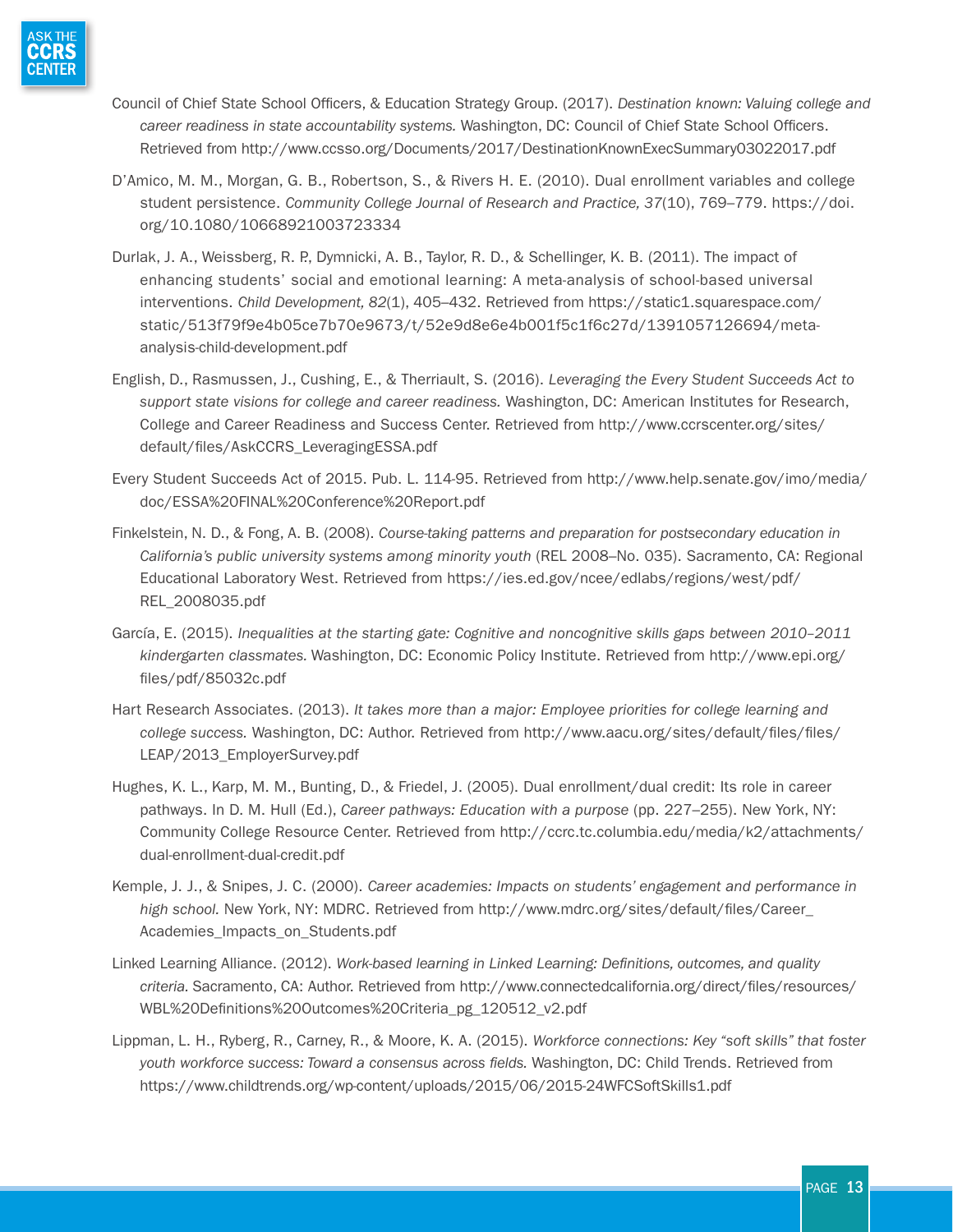

- Magnuson, K. A., Meyers, M. K., Ruhm, C. J., & Waldfogel, J. (2004). Inequality in preschool education and school readiness. *American Educational Research Journal, 41*(1), 115–157. Retrieved from [https://libres.uncg.edu/ir/uncg/f/C\\_Ruhm\\_Inequality\\_2004.pdf](https://libres.uncg.edu/ir/uncg/f/C_Ruhm_Inequality_2004.pdf)
- Manpower Group. (2014). *The talent shortage continues: How the ever changing role of HR can bridge the gap.*  Milwaukee, WI: Author. Retrieved from [https://www.manpower.de/fileadmin/manpower.de/](https://www.manpower.de/fileadmin/manpower.de/Download/2014_Talent_Shortage_WP_US2.pdf) [Download/2014\\_Talent\\_Shortage\\_WP\\_US2.pdf](https://www.manpower.de/fileadmin/manpower.de/Download/2014_Talent_Shortage_WP_US2.pdf)
- Manpower Group. (2015). *10th annual talent shortage survey.* Milwaukee, WI: Author. Retrieved from Milwaukee, WI: Author. Retrieved from [http://www.manpowergroup.com/wps/wcm/connect/db23c560-08b6-485f-](http://www.manpowergroup.com/wps/wcm/connect/db23c560-08b6-485f-9bf6-f5f38a43c76a/2015_Talent_Shortage_Survey_US-lo_res.pdf?MOD=AJPERES)[9bf6-f5f38a43c76a/2015\\_Talent\\_Shortage\\_Survey\\_US-lo\\_res.pdf?MOD=AJPERES](http://www.manpowergroup.com/wps/wcm/connect/db23c560-08b6-485f-9bf6-f5f38a43c76a/2015_Talent_Shortage_Survey_US-lo_res.pdf?MOD=AJPERES)
- Manpower Group. (2016). *2016–2017 talent shortage survey.* Milwaukee, WI: Author. Retrieved from [http://](http://www.manpowergroup.com/talent-shortage-2016) [www.manpowergroup.com/talent-shortage-2016](http://www.manpowergroup.com/talent-shortage-2016)
- Martin, C., Sagrad, S., & Batel, S. (2016). *Making the grade: A 50-state analysis of school accountability systems.* Washington, DC: Center for American Progress. Retrieved from [https://www.americanprogress.](https://www.americanprogress.org/issues/education/reports/2016/05/19/137444/making-the-grade/) [org/issues/education/reports/2016/05/19/137444/making-the-grade/](https://www.americanprogress.org/issues/education/reports/2016/05/19/137444/making-the-grade/)
- Mishkind, A. (2014). *Predictors of postsecondary success.* Washington, DC: American Institutes for Research, College and Career Readiness and Success Center. Retrieved from [http://www.ccrscenter.org/sites/](http://www.ccrscenter.org/sites/default/files/CCRS%20Center_Predictors%20of%20Postsecondary%20Success_final_0.pdf) [default/files/CCRS%20Center\\_Predictors%20of%20Postsecondary%20Success\\_final\\_0.pdf](http://www.ccrscenter.org/sites/default/files/CCRS%20Center_Predictors%20of%20Postsecondary%20Success_final_0.pdf)
- Nagaoka, J., Roderick, M., & Coca, V. (2009). *Barriers to college attainment: Lessons from Chicago.*  Washington, DC: Center for American Progress. [https://www.americanprogress.org/issues/education/](https://www.americanprogress.org/issues/education/reports/2009/01/27/5432/barriers-to-college-attainment-lessons-from-chicago/) [reports/2009/01/27/5432/barriers-to-college-attainment-lessons-from-chicago/](https://www.americanprogress.org/issues/education/reports/2009/01/27/5432/barriers-to-college-attainment-lessons-from-chicago/)
- National Academy Foundation. (2016). *Guide to work-based learning: A continuum of activities and experience.*  Washington, DC: Council of Chief State School Officers. Retrieved from [http://www.ccsso.org/](http://www.ccsso.org/Documents/2016/NationalAcademyFoundationGuidetoWorkBasedLearning.pdf) [Documents/2016/NationalAcademyFoundationGuidetoWorkBasedLearning.pdf](http://www.ccsso.org/Documents/2016/NationalAcademyFoundationGuidetoWorkBasedLearning.pdf)
- National Association of Colleges and Employers. (2016). *Job outlook 2016: The attributes employers want to see on new college graduates' resumes.* Bethlehem, PA: Author. Retrieved from [http://www.naceweb.org/](http://www.naceweb.org/career-development/trends-and-predictions/job-outlook-2016-attributes-employers-want-to-see-on-new-college-graduates-resumes/) [career-development/trends-and-predictions/job-outlook-2016-attributes-employers-want-to-see-on-new](http://www.naceweb.org/career-development/trends-and-predictions/job-outlook-2016-attributes-employers-want-to-see-on-new-college-graduates-resumes/)[college-graduates-resumes/](http://www.naceweb.org/career-development/trends-and-predictions/job-outlook-2016-attributes-employers-want-to-see-on-new-college-graduates-resumes/)
- New America Foundation. (2017). *Education agenda 2017: Top priorities for state leaders, the next administration, and Congress.* Washington, DC: Author. Retrieved from [https://www.newamerica.org/](https://www.newamerica.org/education-policy/policy-papers/education-agenda-2017/) [education-policy/policy-papers/education-agenda-2017/](https://www.newamerica.org/education-policy/policy-papers/education-agenda-2017/)
- Office of Career, Technical, and Adult Education. (2016). *Employability skills framework.* Washington, DC: U.S. Department of Education, Office of Career, Technical, and Adult Education. Retrieved from [http://cte.ed.gov/](http://cte.ed.gov/employabilityskills/) [employabilityskills/](http://cte.ed.gov/employabilityskills/)
- Rose, H., & Betts, J. R. (2004). The effect of high school courses on earnings. *Review of Economics and Statistics, 86*(2), 497–513.
- Schweinhart, L. J., Montie, J., Xiang, Z., Barnett, W. S., Belfield, C. R., & Nores, M. (2005). *Lifetime effects: The*  High/Scope Perry Preschool study through age 40. Ypsilanti, MI: HighScope Educational Research Foundation.

Thapa, A., Cohen, J., Guffy, S., & Higgins-D'Allesandro, A. (2013). A review of school climate research. *Review of*